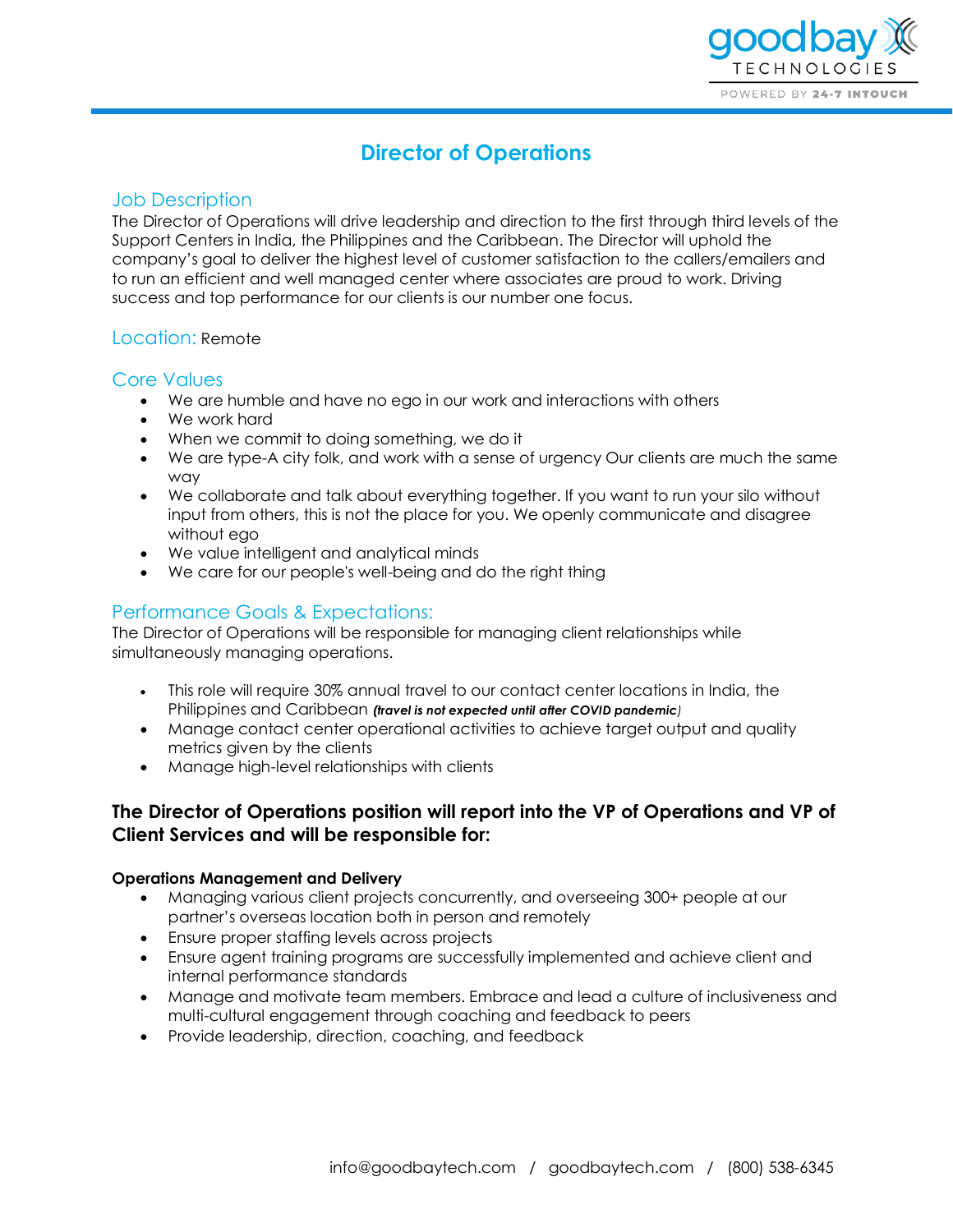

#### **Client Management**

- Successfully launch new client relationships, which includes hiring, training and overseeing a successful implementation until key metrics are met in any new engagement
- Analyze and identify opportunities to improve the customer experience by analyzing trends for opportunities to improve First Call Resolution Rates and improve the way service can be resolved for clients
- Speak comfortably on reporting, analytics, and the success we are delivering tied to client service level agreements

#### **Industry Trends**

- Research emerging trends and recommend new offerings to management
- Maintain competitive knowledge and focus, continuously grow and develop professionally

# Key Competencies:

**Need for Achievement:** Sets demanding personal goals. Is ambitious. Strives for excellence. Willing to work as hard as necessary to get things done.

• Results oriented with the ability to meet/exceed department metrics/measures

**Competitiveness:** Thrives on competition and winning. Takes challenges head on. Works to outperform others.

• Not be afraid to 'roll-up their sleeves' and take on day-to-day tasks, providing additional support where necessary to deliver world-class customer service in a highly entrepreneurial environment

**Persuasion:** Builds a good story, taking customer needs into account. Enjoys consulting and collaboration.

• Excellent verbal and written communication skills

**Organization:** Is disciplined and methodical. Extremely detail oriented. Is organized and orderly. Checks thoroughly to avoid mistakes. Task-oriented. Follows up. Focuses on key priorities.

• Must possess good decision-making skills, be organized and think strategically

**Ability to Develop People:** Coaches people in their current roles to improve performance and prepare them for future roles.

• Providing additional support where necessary to support Goodbay's Operational team

## Requirements:

#### **Education:**

• A minimum of a BA/BS required, preferably in Business Administration, Economics, Finance, Operations, Engineering, Supply Chain

#### **Industry Experience:**

- A minimum of 10 years of progressive contact center management experience
	- o Experience in services of voice, non-voice, or omni-channel support